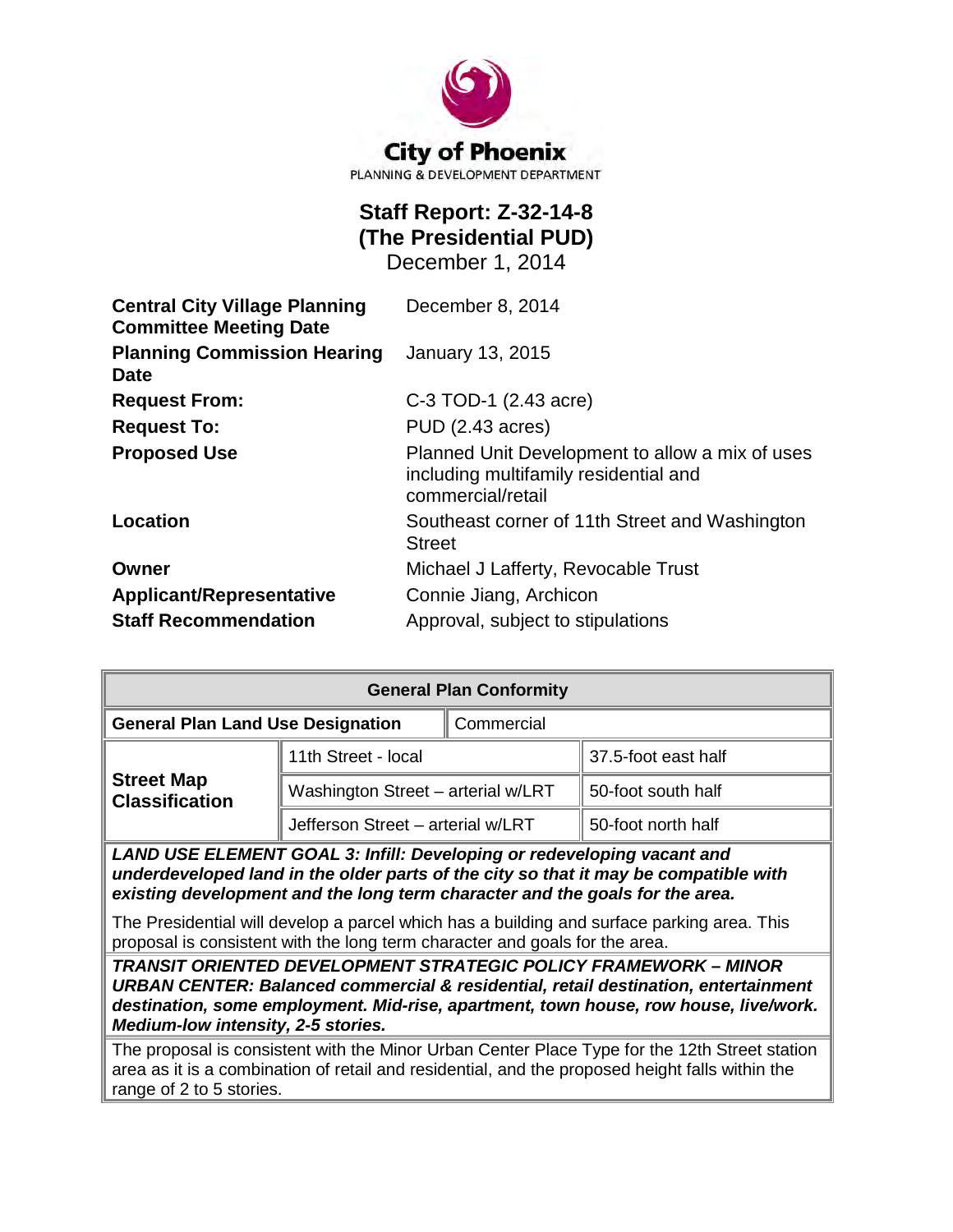Staff Report: Z-32-14-8 The Presidential PUD December 1, 2014 Page 2 of 7

#### **Area Plans**

Eastlake Garfield Transit Oriented Development District Plan (draft). Addressed in Background item 3 below.

Eastlake Park Neighborhood Plan – Consistent. See discussion in Background item 4 below.

#### **BACKGROUND**

1. The approximately 2.43 acre site is located at the southeast corner of 11th Street and Washington Street in the Eastlake Park neighborhood. The site is located between the eastbound and westbound tracks of the light rail and has frontage on Washington Street, Jefferson Street and 11th Street. The site is located within a block of the westbound and eastbound 12th Street light rail stations. The PUD proposes to develop two four story, mixed use buildings along the street frontages with surface parking on the interior of the parcel. Approval of this PUD will serve to allow the site to develop



with 90 residential units and ground floor retail.

The parking area will be accessed from 11th Street and will be screened from view by the buildings. Refuse collection is at the northeast corner of the site and is accessed from Washington Street.

2. The Universal Memorial Center mortuary exists on the site. Founded in 1947 by brothers Lincoln and Hartwell Ragsdale as Ragsdale Mortuary, it was remodeled and the name was changed in 1964. The building will be demolished to accommodate the proposed mixed use development. There is a proposal to relocate the statue located on the property to another location within the neighborhood.



*Universal Memorial Center*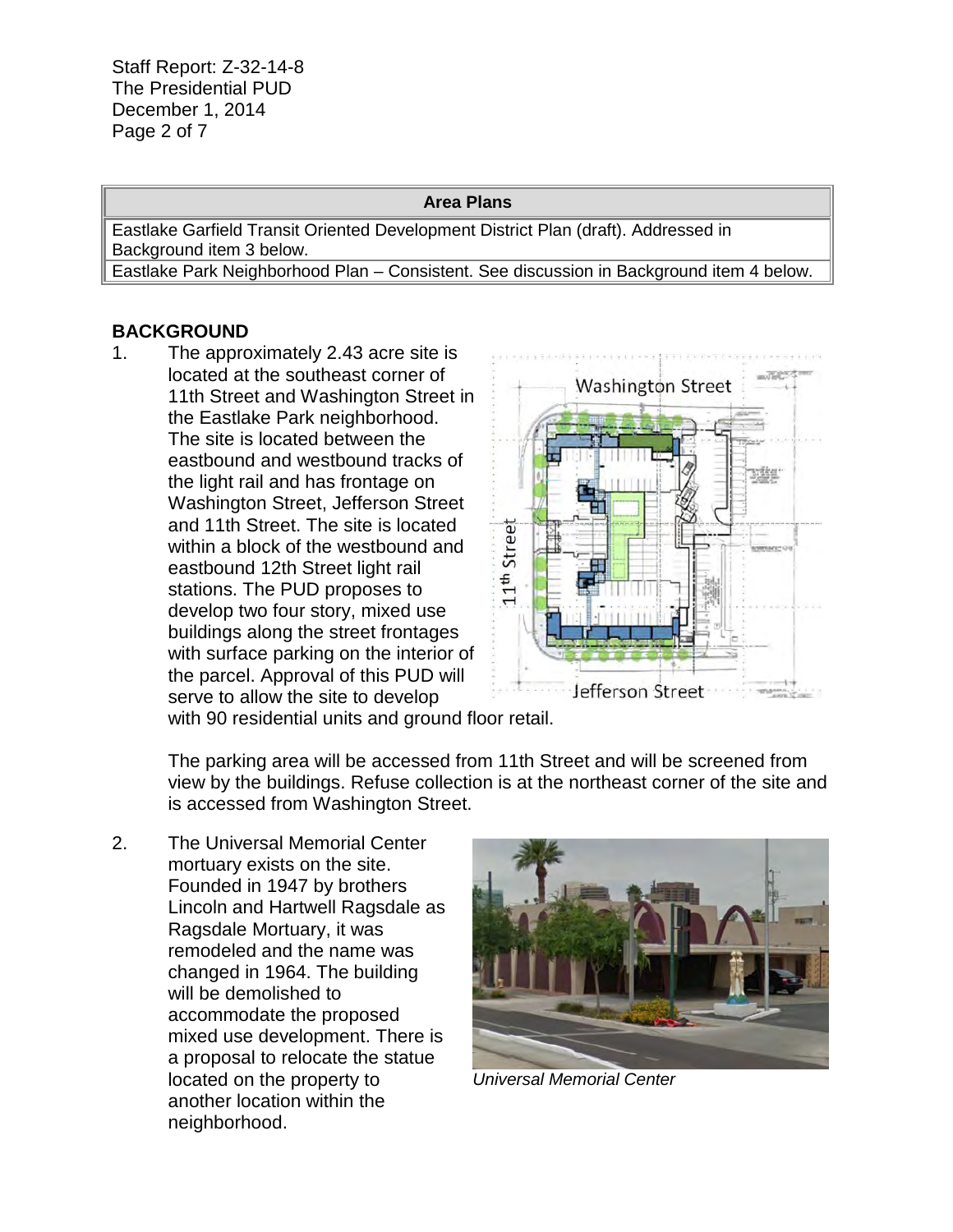Staff Report: Z-32-14-8 The Presidential PUD December 1, 2014 Page 3 of 7

3. The site is located within the Eastlake Garfield Transit Oriented Development District. The conceptual regulating map for the area around the 12th Street light rail station identifies desired transect zoning districts within the Walkable Urban Code. The Walkable Urban Code is currently in draft form and upon adoption, work will be done with property owners to rezone properties based on the recommendations of the conceptual regulating map. The subject site is shown on the conceptual map with a transect designation of T5:7. In order to achieve the desired residential density with the current zoning code on the property the applicant would have had to have asked for a High Rise (HR) overlay. The HR overlay allows a density of



*Subject site on the conceptual regulating map within the draft Eastlake Garfield Transit Oriented Development District Plan.* 

approximately 96 units an acre. The Transit Oriented Development Strategic Policy Framework for the 12th Street light rail station area does not support an HR overlay. The applicant decided to utilize the Planned Unit Development rezoning mechanism to write a zoning document which mirrors the provisions of the draft Walkable Urban Code which is planned for implementation in this area in 2015.

- 4. The proposal is consistent with these objectives of the Eastlake Park Neighborhood Plan:
	- promoting compatible land uses within and around the area;
	- encouraging the redevelopment of underutilized, vacant and cleared properties;
	- promoting the development and retention of decent, safe and affordable housing in the area;
	- encouraging a variety of services and retail establishments;
	- encouraging appropriate commercial uses along the major thoroughfares
	- encouraging development which will prevent the reoccurrence of blighted conditions;
	- maximizing opportunities to create a safe and pleasing environment;
	- encouraging and promoting an upgraded visual image of the area.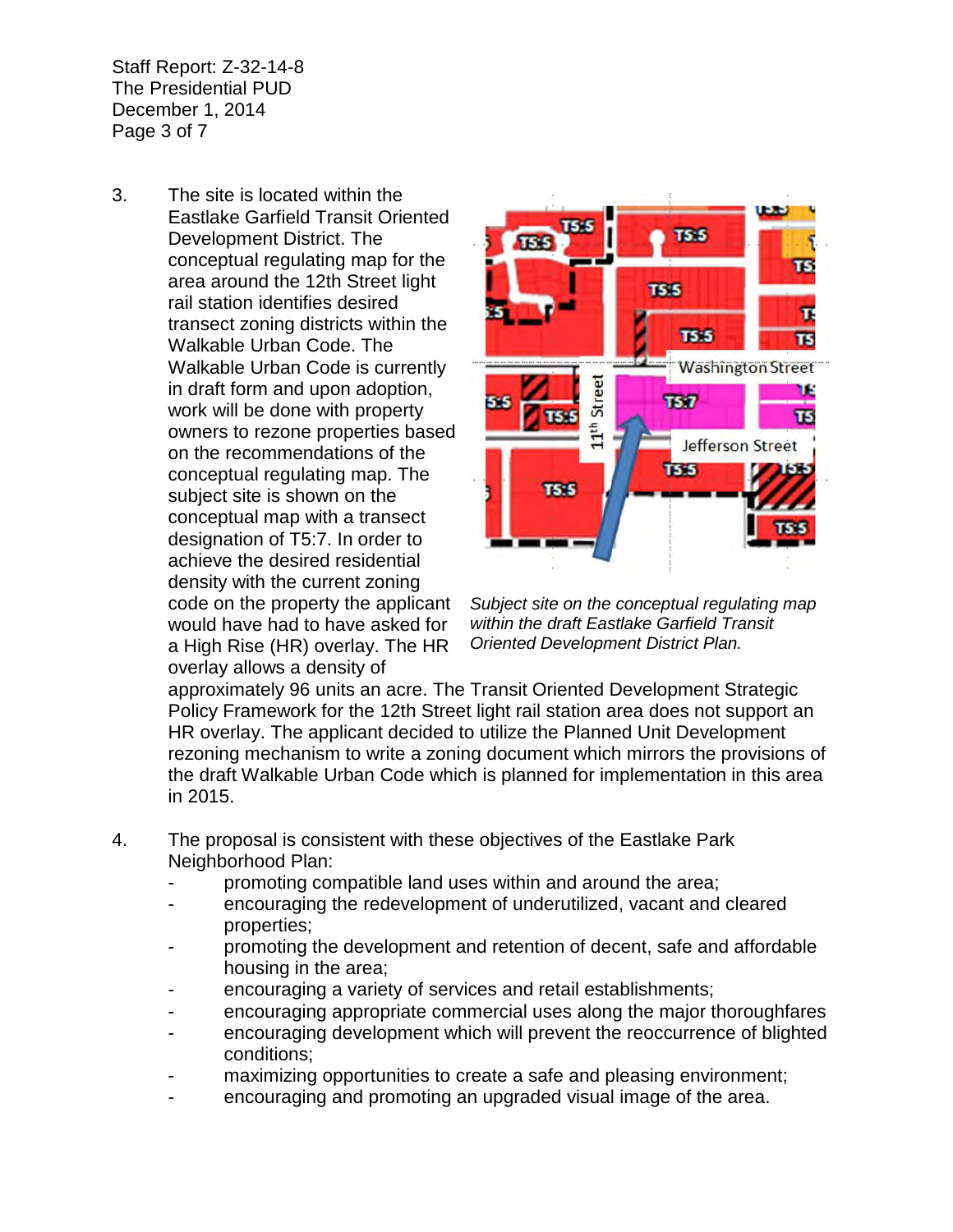Staff Report: Z-32-14-8 The Presidential PUD December 1, 2014 Page 4 of 7

5. The southern portion of the 11th Street frontage has a sidewalk which is attached to the curb and the northern portion has a detached sidewalk. Washington and Jefferson Streets have detached sidewalks. 11th Street contains tracks for the light rail trains to turn around and traffic on the street is minimal as it is only accessed from curb lanes on the transit streets. The primary access to the development will occur from 11th Street.

> An abandoned alley exists in the center of the site, traversing on an east/west axis. The former alley contains a public utility easement in which the sewer line is located. Access to the interior parking area will be across this utility easement.



*Light rail turn around tracks in 11th Street*

# **PLANNED UNIT DEVELOPMENT**

6. The PUD zoning category allows an applicant to propose uses, development standards and design guidelines for the site. The PUD category allows an applicant to develop standards that respond to the surrounding environment better than conventional zoning districts allow. PUD parcels are zoned with standards specifically crafted and tailored for those sites. The PUD zoning category specifically defines such things as height, uses, setbacks and boundaries. Major deviation from the approved PUD standard is considered to be a major amendment and, as such, will follow the rezoning and public hearing approval process for a rezoning request.

# **DEVELOPMENT STANDARDS & GUIDELINES**

7. Below is a summary of the proposed standards for the subject site, as described in the PUD hearing draft narrative date stamped December 1, 2014.

**Land Use Standards** – The proposal is for an approximately 2.43 acre vacant site to develop with a four story mixed use building with restaurant/retail space on the ground floor, and residential on the upper floors. Uses allowed encompass those typically associated with a mixed use district such as residential, assembly, retail, lodging, health and support services, offices, and services. Conditional uses are associated with motor vehicle uses, outdoor entertainment and storage.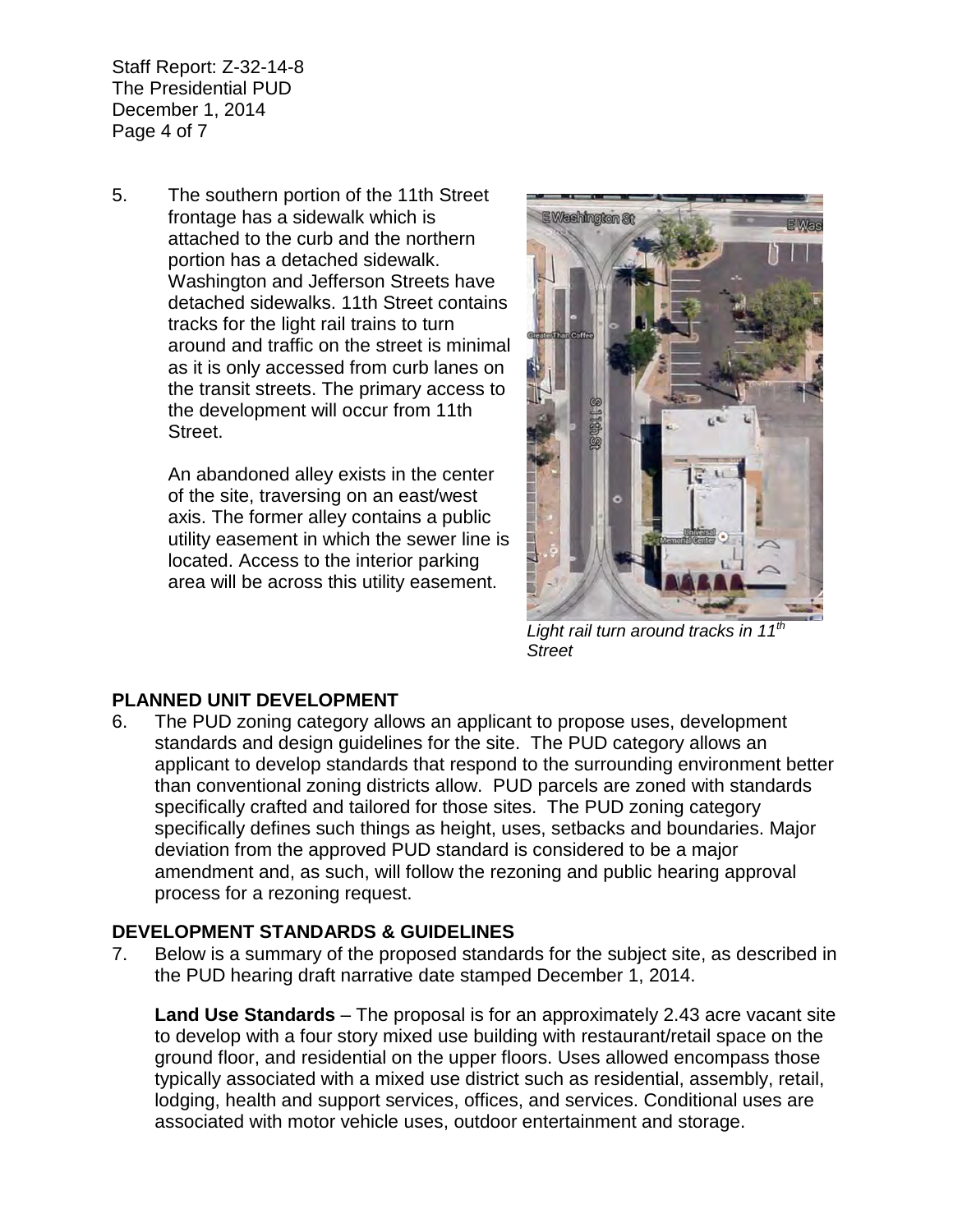Staff Report: Z-32-14-8 The Presidential PUD December 1, 2014 Page 5 of 7

> **Development Standards –** The Presidential development standards and guidelines are consistent with the vision for walkability in the light rail station area.

- Building setbacks are reduced and allowable lot coverage is increased to allow placement of structures closer to property lines, more in keeping with the historic commercial development pattern on Washington and Jefferson Streets.
- Building height is a maximum of 60 feet which is consistent with the adopted General Plan place type of Minor Urban Center.

**Landscape Standards –**Trees on site will be a mix of 2- and 3-inch caliper and selected from the tree species matrix. Landscaping will be provided on all street frontages.

**Shade Standards –** A minimum of 75% of public sidewalks will be shaded by a combination of shade trees (at full maturity), buildings and/or structures.

**Sustainability Guidelines –** The developer is encouraged to incorporate current Leadership in Energy and Environmental Design (LEED) standards for New Commercial construction.

**Bicycle Parking –** Parking is established with separate standards for residential uses and dining and drinking establishments.

**Signs –** Signage standards are appropriate to a site adjacent to the light rail transit system.

# **GENERAL COMMENTS**

- 8. Off-site street improvements (sidewalks, curb ramps and driveways) will need to meet current ADA guidelines.
- 9. *Aviation -* The Aviation Department has provided comments regarding this request. The property is in the Public Airport Disclosure area. This area may be subject to overflights of aircraft operating at the Airport. People are often irritated by repeated overflights regardless of the actual sound level at the overflight site. Therefore, a Notice to Prospective Purchasers, which follows policy regarding properties in the City of Phoenix underlying the flight patterns of Phoenix Sky Harbor International Airport, is required.
- 10. *Water –* The Water Services Department has provided comments regarding this request. There are no water or sewer concerns for the proposed PUD. Water and sewer capacity for the proposed development was assessed during the site plan review process. It was noted that no permanent structures are allowed to be constructed over the sewer main.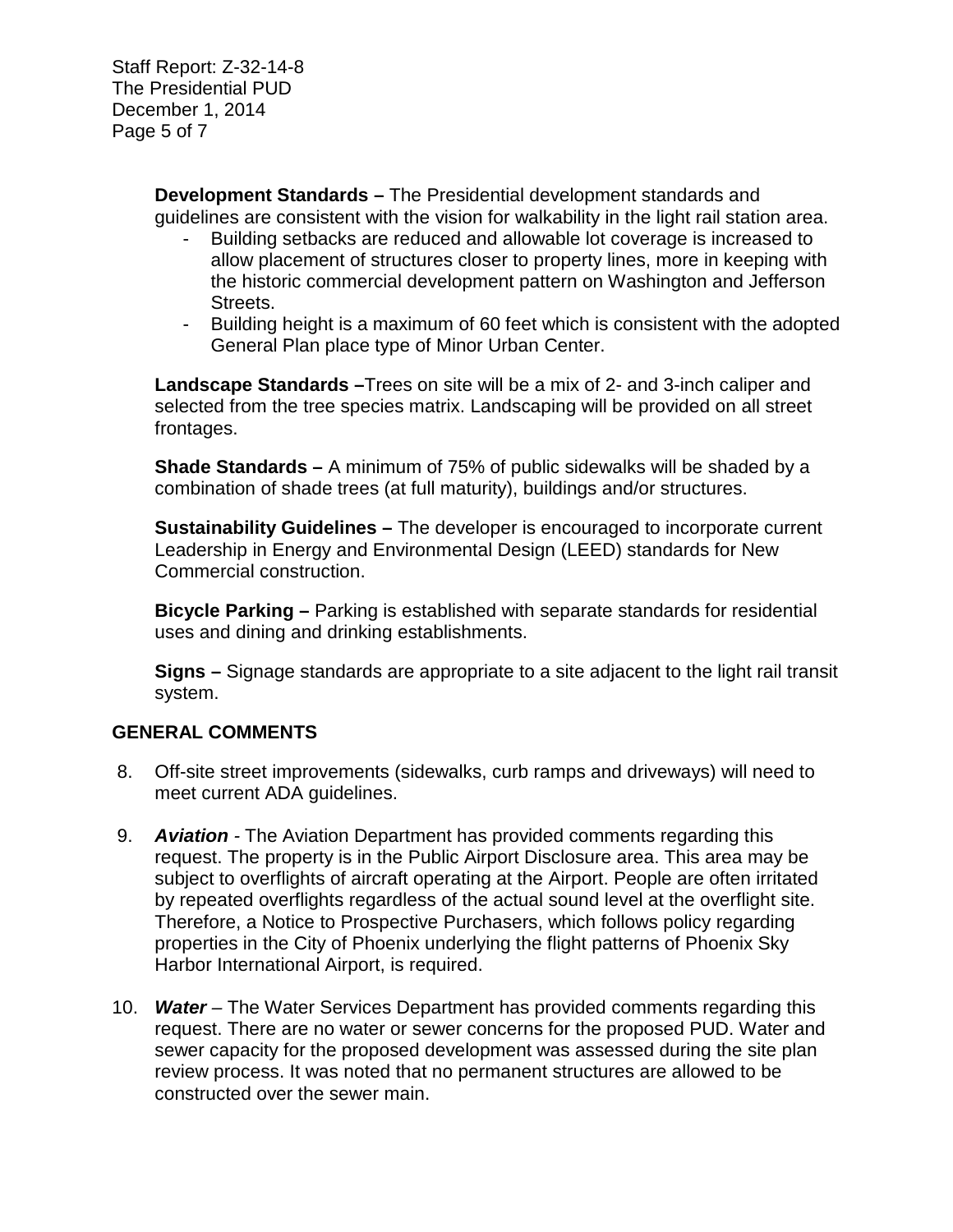Staff Report: Z-32-14-8 The Presidential PUD December 1, 2014 Page 6 of 7

- 11. The Planned Unit Development only modifies zoning ordinance regulations and does not modify other city codes or requirements. The Presidential PUD submittal follows City of Phoenix processes.
- 12. Development and use of the site is subject to all applicable codes and ordinances. Zoning approval does not negate other ordinance requirements. Zoning adjustments, abandonments or other formal actions may also be required.

## **Findings**

- 1. The request is consistent with the General Plan land use designation of Commercial for the mixed use portion. The request is not consistent with the designation of Higher density attached townhouses, condos or apartments, however due to the site size a General Plan Amendment is not required.
- 2. This proposal will allow development consistent with the Minor Urban Center place type in the General Plan.
- 3. This proposal is generally consistent with and will further the goals of the draft Eastlake Garfield Transit Oriented Development District Plan and the Eastlake Neighborhood Plan.

### **Stipulations**

1. An updated Development Narrative for The Presidential PUD reflecting the changes approved through this request shall be submitted to the Planning and Development Department within 30 days of City Council approval of this request. The updated Development Narrative shall be consistent with Development Narrative date stamped December 1, 2014, as modified by the following stipulations:

The Development Narrative shall be amended to reflect these changes:

a. The below language shall be added as a preamble statement on a blank page prior to the Table of Contents within the Development Narrative. This additional language and any modifications to the narrative made through the public hearing process shall be completed and a final written PUD Development Narrative and electronic PUD Development Narrative shall be submitted within 30 days of final City Council approval.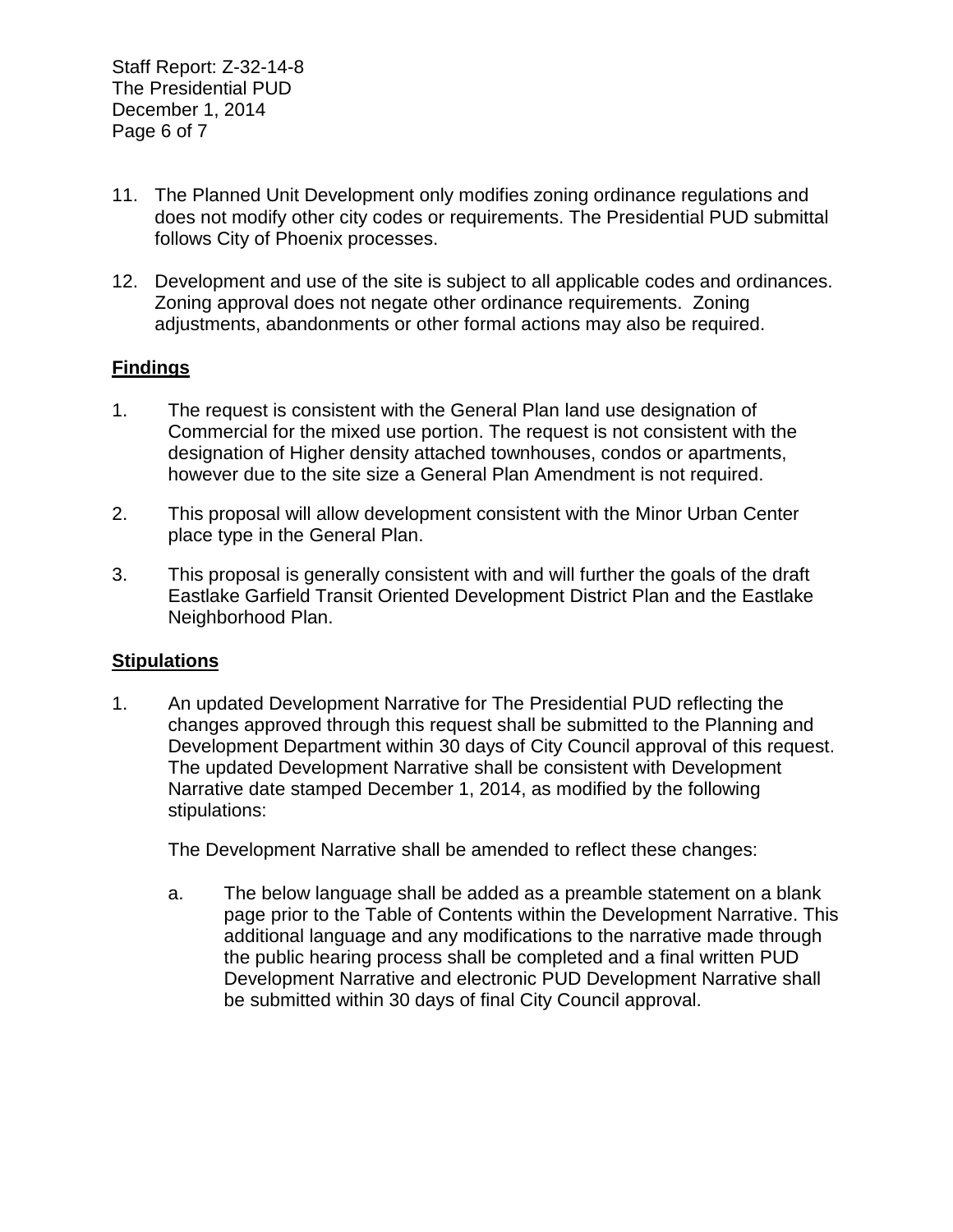Staff Report: Z-32-14-8 The Presidential PUD December 1, 2014 Page 7 of 7

- i). A Planned Unit Development (PUD) is intended to be a stand-alone document of zoning regulations for a particular project. Provisions not specifically regulated by the PUD are governed by the zoning ordinance. A PUD may include substantial background information to help illustrate the intent of the development. The purpose and intent statements are not requirements that will be enforced by the City. The PUD only modifies zoning ordinance regulations and does not modify other City Codes or requirements. Additional public hearings may be necessary such as but not limited to right-of-way abandonments.
- 2. The developer shall construct all streets adjacent to the development with paving, curb, gutter, sidewalk, curb ramps, streetlights, landscaping and other incidentals as per plans approved by the Planning and Development Department. All improvements shall comply with all ADA accessibility standards.
- 3. The property owner shall record a Notice to Prospective Purchasers of Proximity to Airport in order to disclose the existence, and operational characteristics of Phoenix Sky Harbor International Airport to future owners or tenants of the property.

### **Writer**

K. Coles 11/25/14

### **Attachments**

Sketch Map Aerial Site Plan Elevations (2 pages) The Presidential PUD Development Narrative date stamped December 1, 2014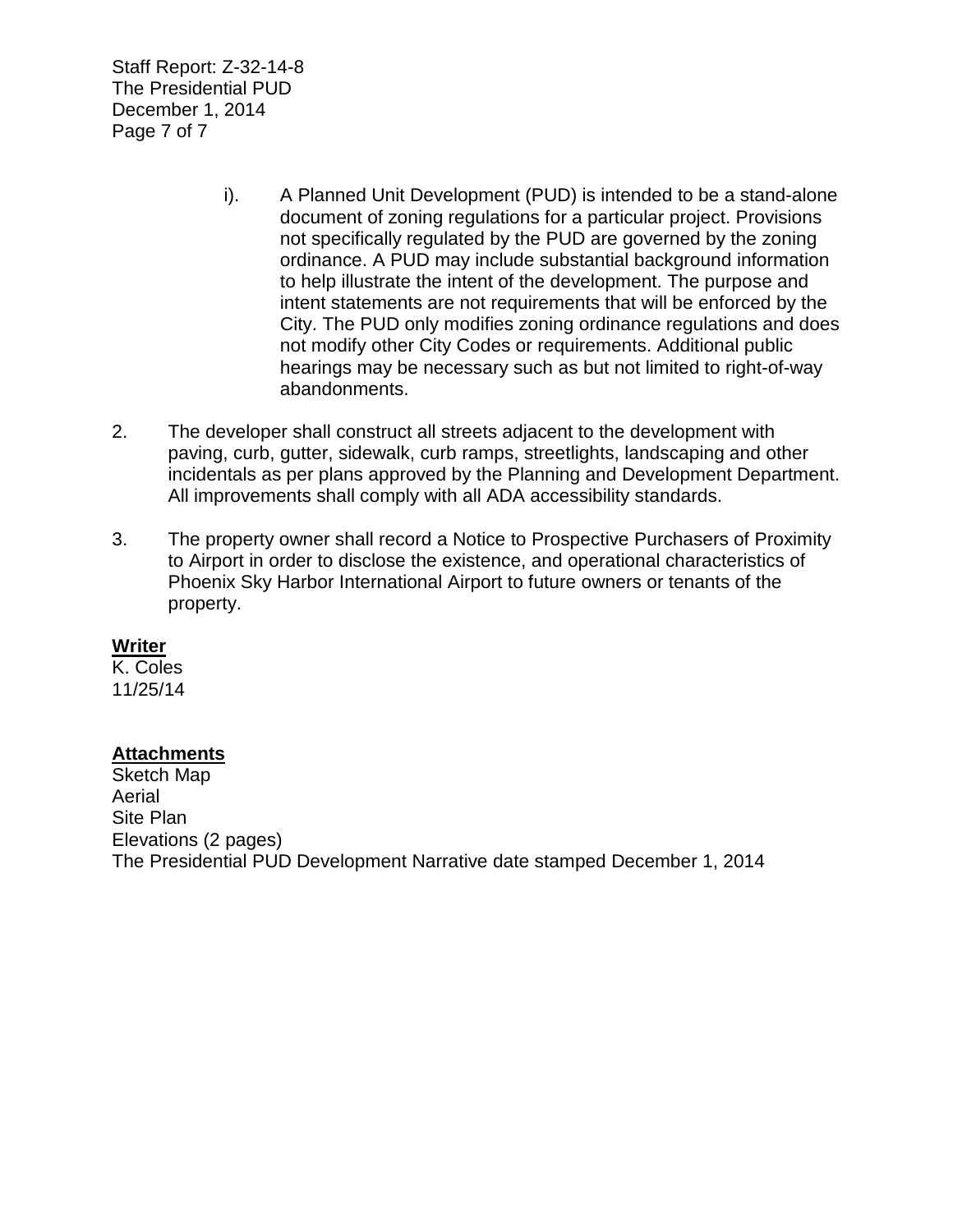

S:\Department Share\IS Share\PL GIS\IS\_Team\Core\_Functions\Zoning\sketch\_maps\2014\Z-32-14.mxd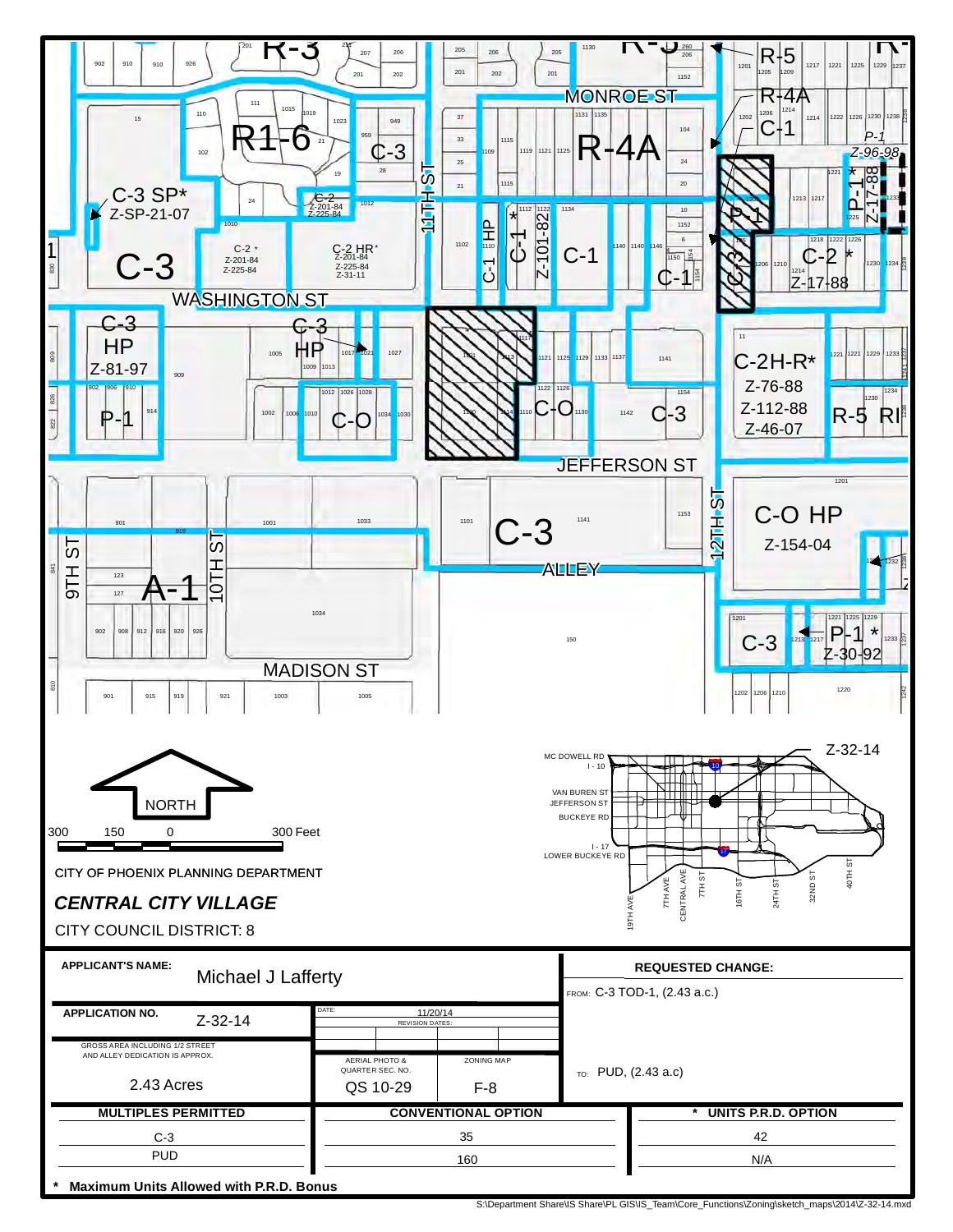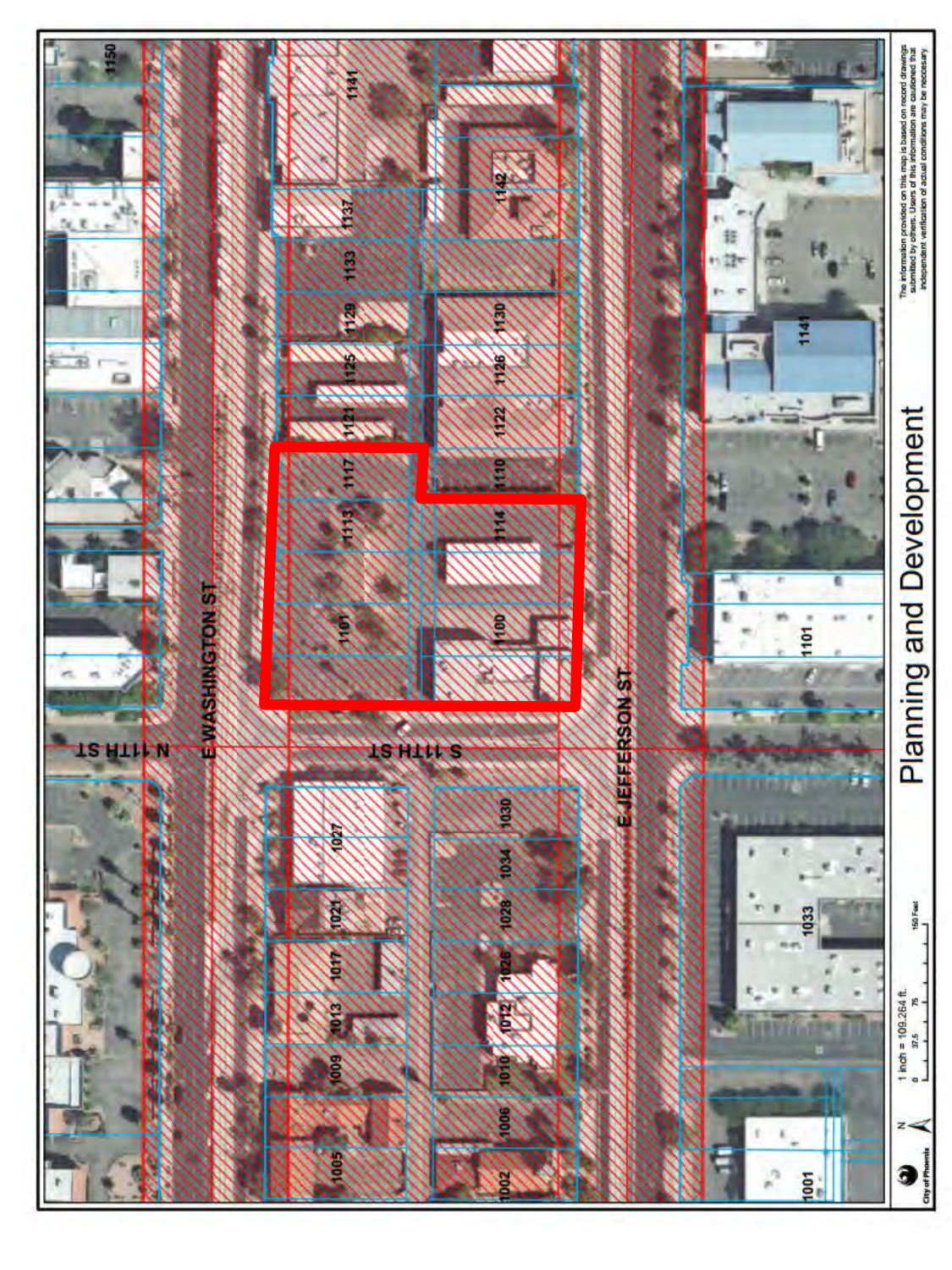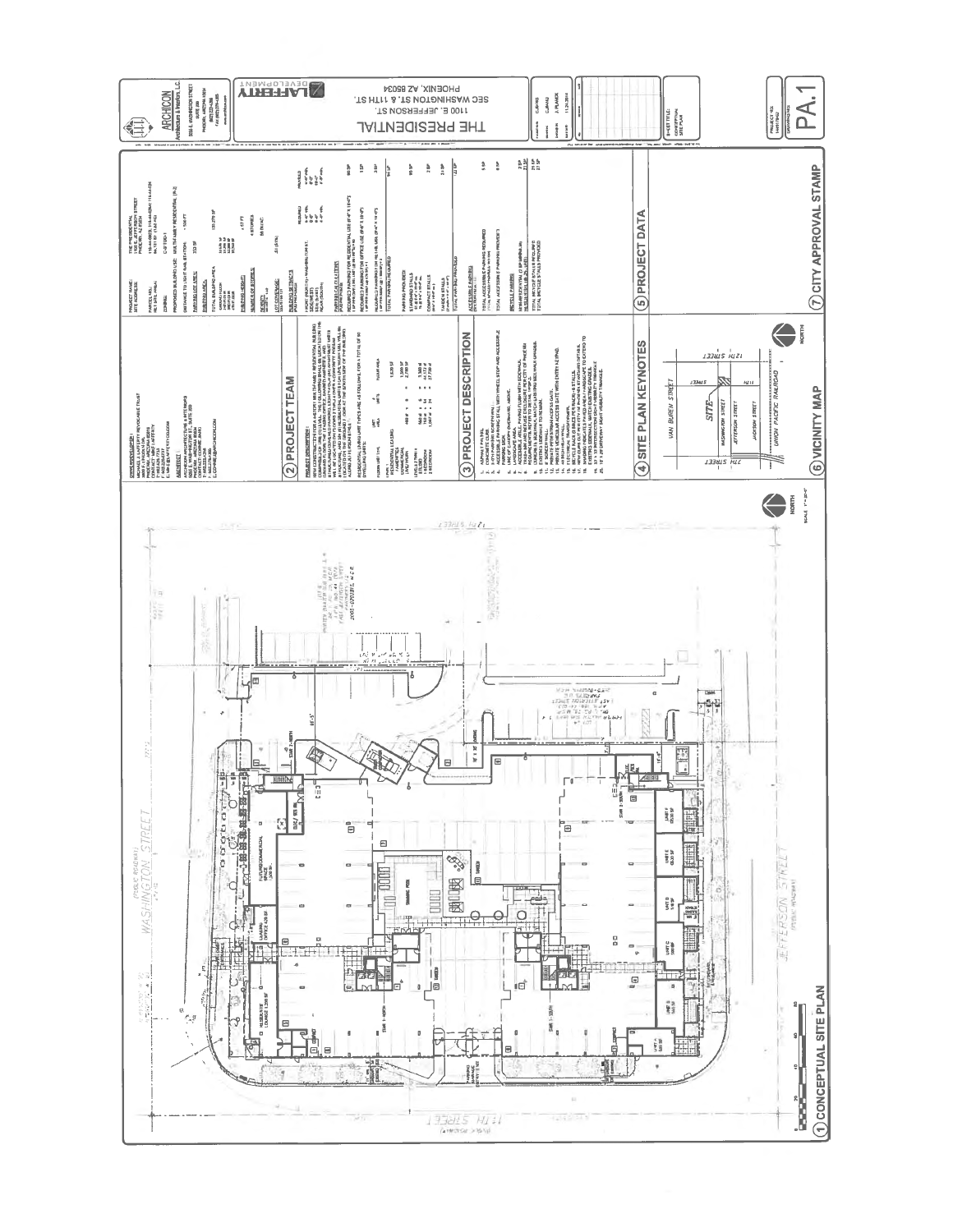EXHIBIT 10 - Conceptual Elevations



THE PRESIDENTIAL - 1100 E. Jefferson Street<br>Planned Unit Development – 2<sup>nd</sup> Submittal